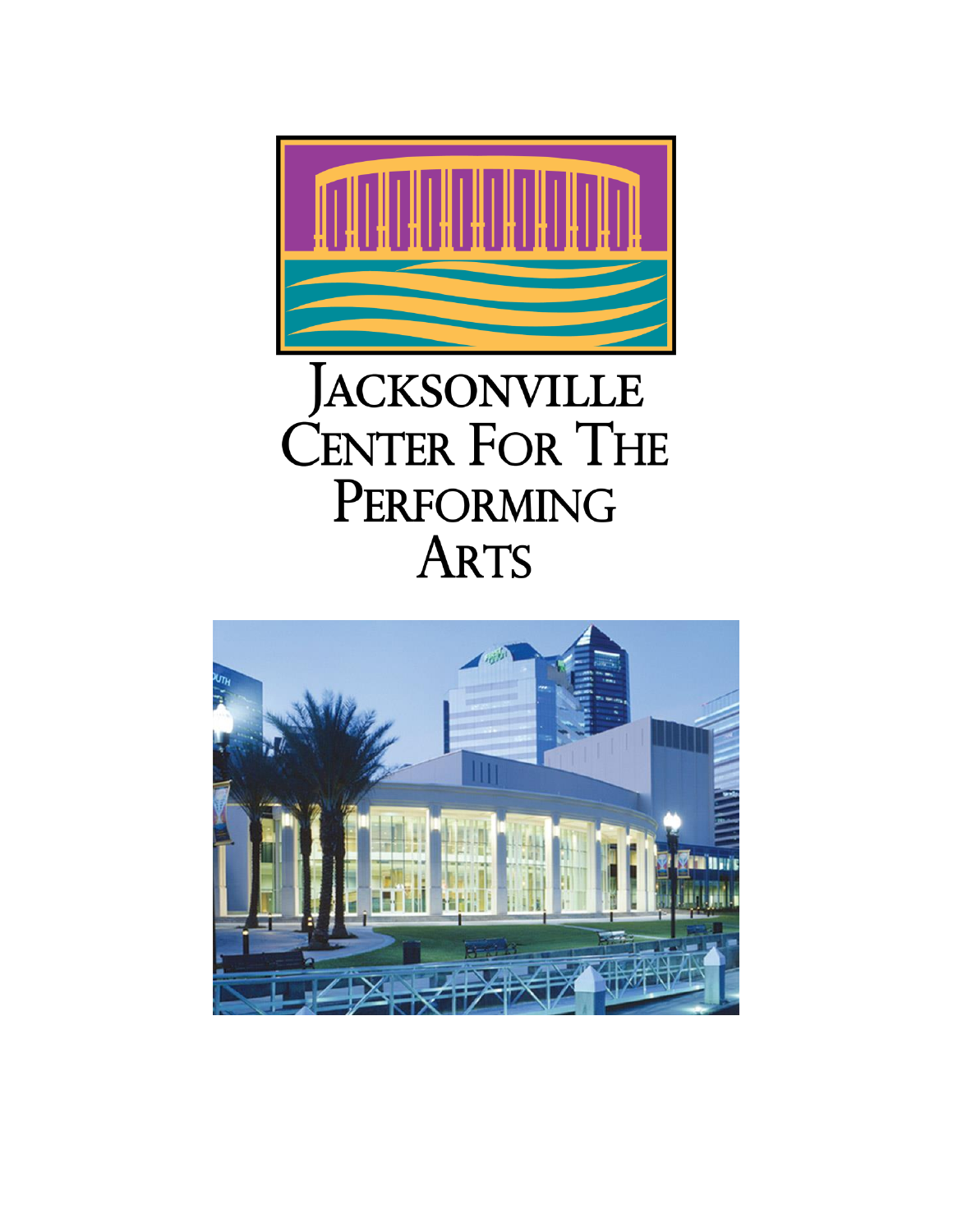# Facility Information

The Jacksonville Center for the Performing Arts is beautifully situated in the heart of Downtown Jacksonville. With spectacular views of the St. John's River welcoming audiences and access to premium restaurants and hotels, every event is an experience!

Our three venue facility accommodates events from Broadway touring shows to symphony orchestras, from corporate general sessions to community recitals, from unique receptions to intimate dinners.

- The 2,910 seat Moran Theater is home to a Broadway Series, concerts of all types from rock to hip-hop to gospel, as well as ballet and opera. Its stage size and versatility make it ideal for large events of all types while providing excellent seating for all patrons.
- The Jacoby Symphony Hall is an acoustically exquisite room, seating 1,737 guests in three tiers. Primarily occupied by the Jacksonville Symphony Orchestra, it is a superior venue to experience orchestral performances.
- The multi-use Terry Theater seats 600 and welcomes a wide variety of events each year. Home to general sessions, comedy shows, theater and dance recitals, among others, the space provides an intimate setting for any small event.

In addition to the superb performance venues of the Jacksonville Center, over 20,000 square feet of lobby and reception space is available to welcome event patrons or cater to social events, dinners, and meetings. Our caterer, Savor…Jacksonville, offers broad menu selections tailored to each event, providing one-of-a-kind experiences.

Included here is general information on our facilities and rates. Estimates tailored to specific event needs can be created after discussion with our director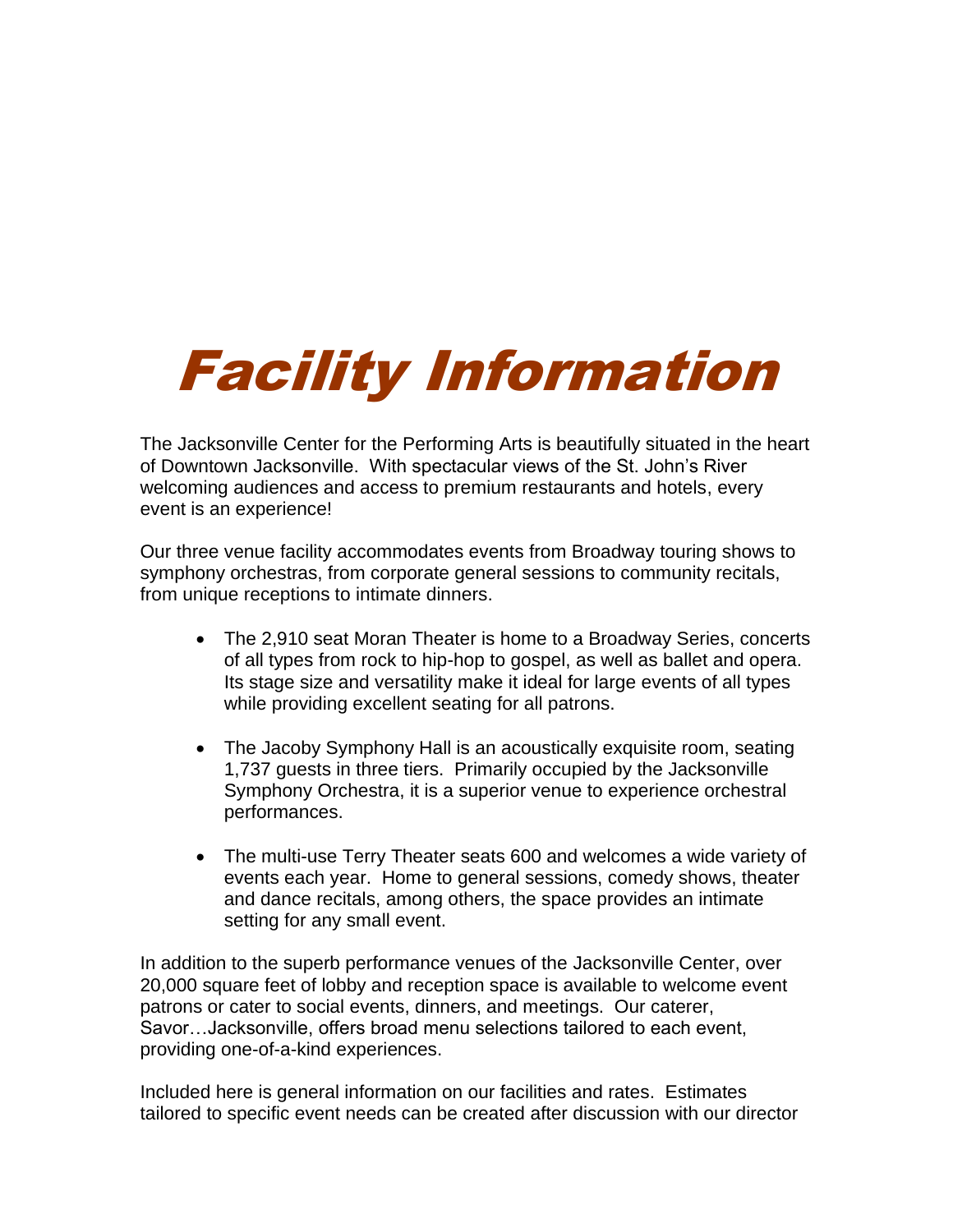and production team. Event planning and production, audio/visual, marketing, and catering are all available to accommodate your every event need.

Truly a masterpiece, our riverfront cultural showcase offers the finest performance venues in Jacksonville. Our size, versatility, and location coupled with our talented staff provide all the tools for making your event into an amazing experience!

## Important Contact Information

Mailing and Delivery Address: 300 Water Street Jacksonville, FL 32202 Main Phone Number: (904) 633.6110 Fax Number: (904) 633.6190

| Director - Stacy Aubrey<br>saubrey@asmjax.com                                                                                                   | (904) 633.6191   |
|-------------------------------------------------------------------------------------------------------------------------------------------------|------------------|
| Production Manager – Bryan McCoy<br>bmccoy@asmjax.com                                                                                           | $(904)$ 633.6192 |
| Event Manager – Cindy Harmon<br>CHarmon@asmjax.com                                                                                              | $(904)$ 633.6194 |
| Box Office Manager – Barbara Harper<br>bharper@asmjax.com                                                                                       | $(904)$ 630.3977 |
| Marketing Manager - David Phillips<br>dphillips@asmjax.com                                                                                      | $(904)$ 630.4026 |
| Merchandising Contact – Cindy Harmon<br>Charmon@asmjax.com                                                                                      | $(904)$ 633.6194 |
| Event Coordinator - Contract Contact - Bridget Andrews<br>bandrews@asmjax.com                                                                   | (904) 633.6124   |
| SavorJacksonville - Marlene Ritter<br>mritter@asmjax.com                                                                                        | $(904)$ 630.4057 |
| Ticket Information - TicketMaster<br>www.ticketmaster.com<br>Box Office hours at Vystar Memorial Arena to purchase tickets for the Jacksonville | (800) 745-3000   |

Center for the Performing Arts Center is open: Monday through Friday, 10am to 4pm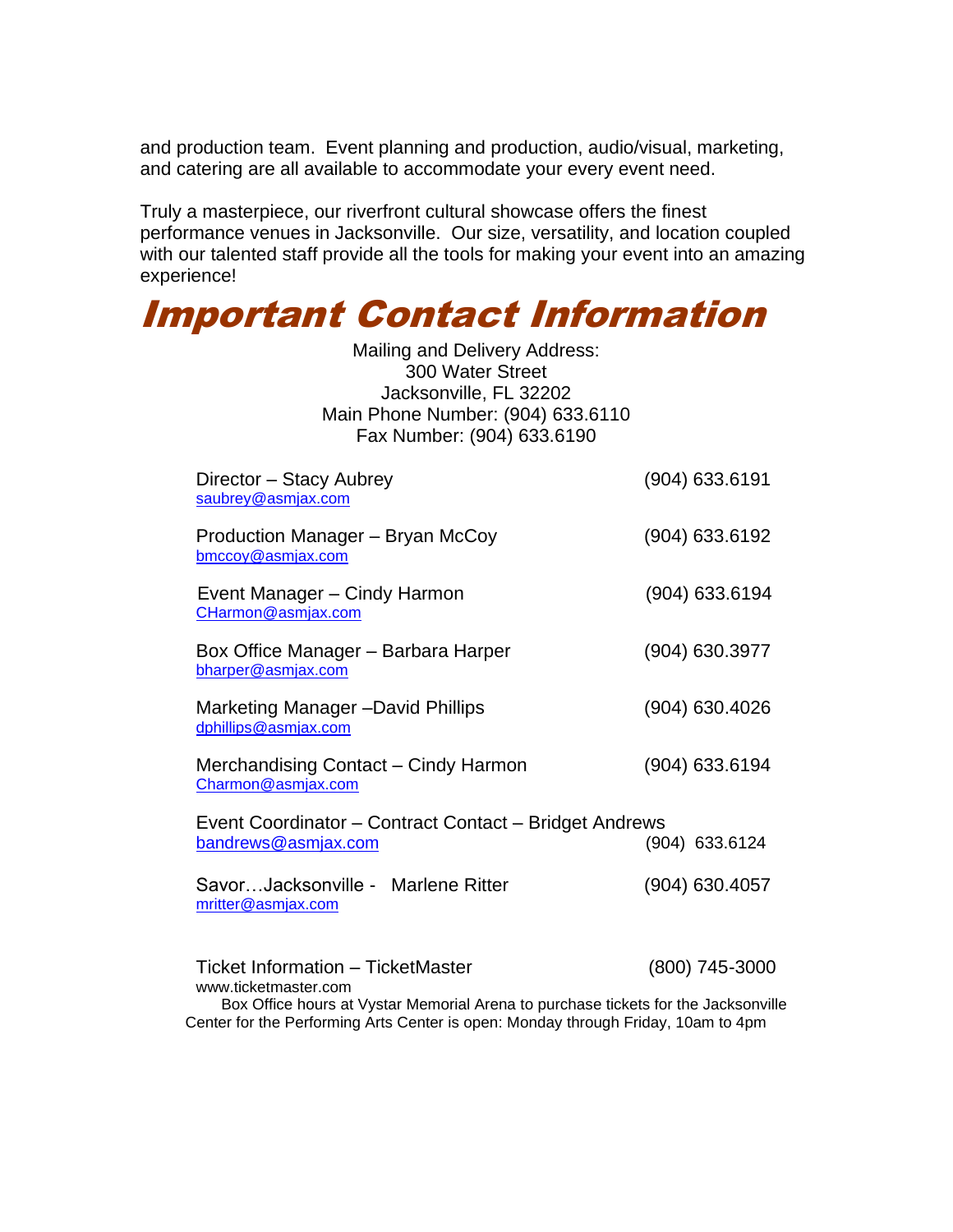## **The Jim & Jan Moran Theater**



**Theater Dimensions** Height 52 feet, width 128 feet, depth 128 feet

*Stage Dimensions (Proscenium Opening)* Width 54 feet, depth 48 feet

> *Seating Capacity* 2,910

*Closest Seat to the Stage* Main floor 22 feet, balcony 160 feet

**The Jacoby Symphony Hall**

**Theater Dimensions** Height 50 feet, width 82 feet, depth 110 feet

*Stage Dimensions* Modified Thrust, Width 60 feet, depth 40 feet

> *Seating Capacity* 1,737

*Closest Seat to the Stage* Main floor 4 feet, mezzanine 112 feet balcony 120 feet

### **The Terry Theater**

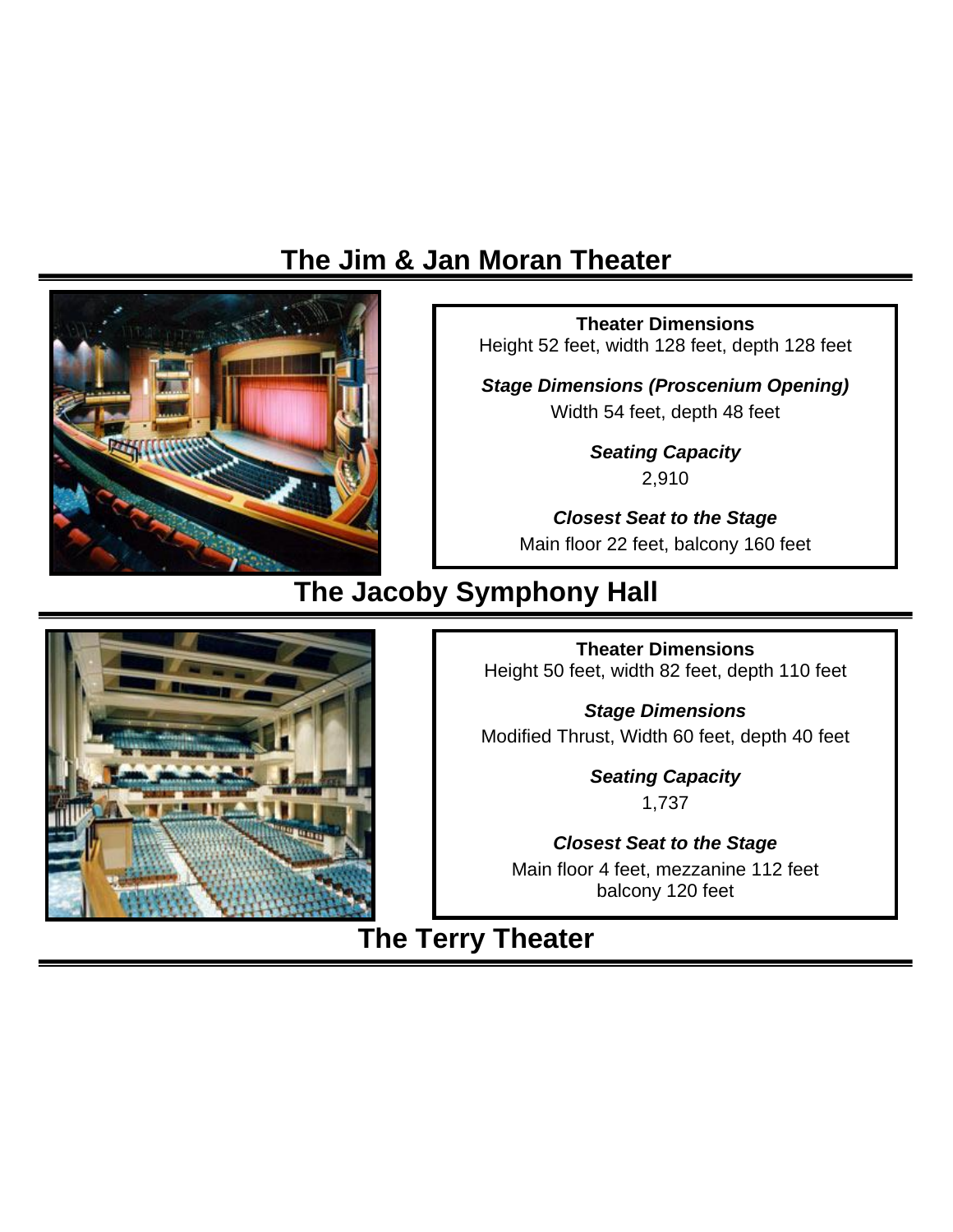

**Theater Dimensions** Height 26 feet, width 68 feet, depth 58 feet

*Stage Dimensions (Proscenium Opening)* Width 34 feet, depth 22 feet

> *Seating Capacity* 600

*Closest Seat to the Stage* 2 Feet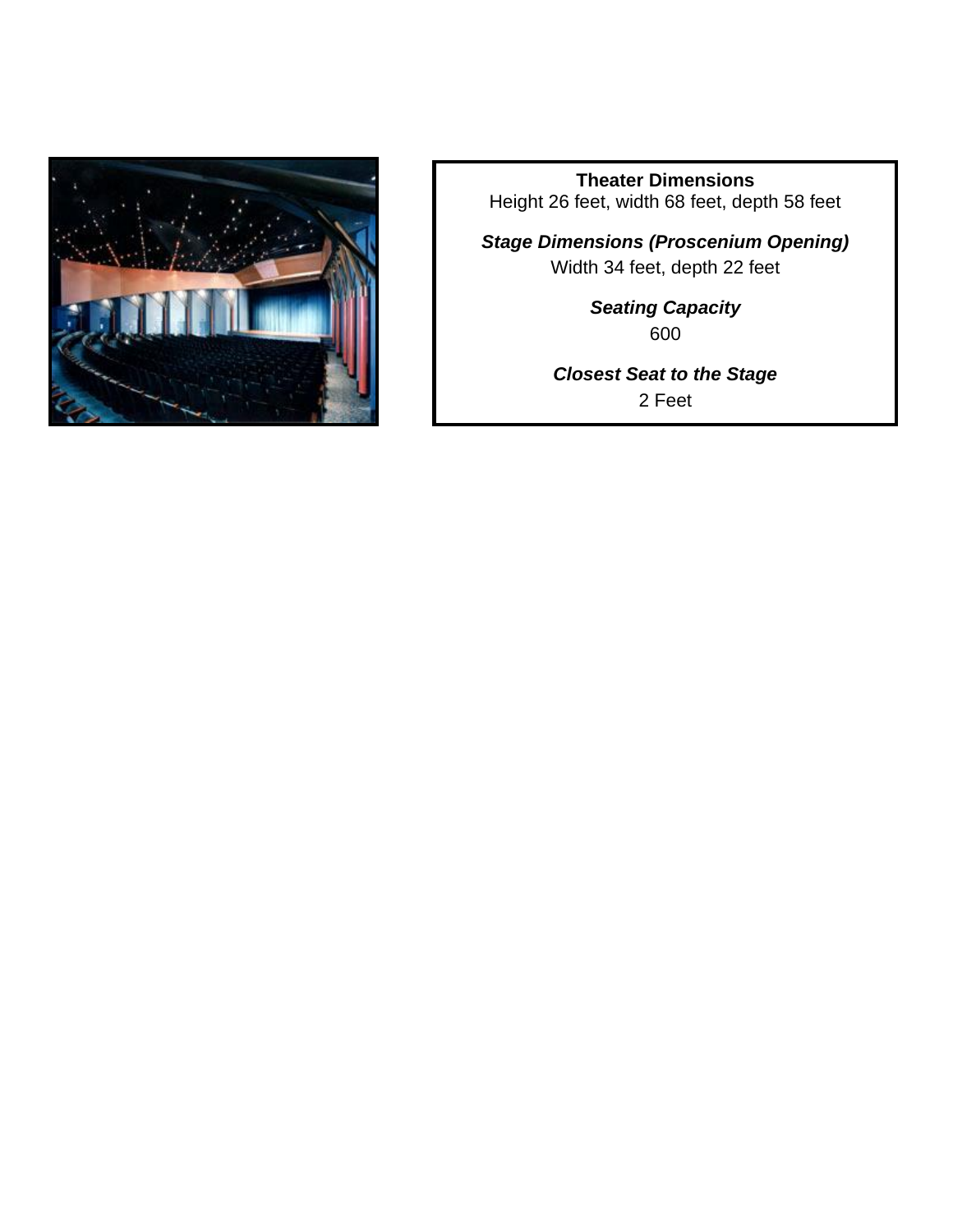# Facility Rental Information

• Moran Theater

Rent: \$5,000 vs. 12% of net ticket receipts capped at \$8,000 Plus reimbursable service expenses (below)

Maximum seating capacity: 2910

• Jacoby Symphony Hall

Rent: \$3,000 Plus reimbursable service expenses (below)

Maximum seating capacity: 1737

• Terry Theater

Rent: \$750 Plus reimbursable service expenses (below)

Maximum seating capacity: 609

#### **All licensing fees are per day. Percentages may be capped based on number of shows and ticket prices.**

**REIMBURSABLE SERVICE EXPENSES**: Patron services (ushers, ticket takers, guest relations), normal security and supervisors, ticket sellers and supervisors, police, medical staff, janitorial, post event clean-up, set-up/tear-down and union stagehands, etc. required to accommodate needs of show

7% sales on rent and 7.5% miscellaneous expenses above

#### **ADDITIONAL EXPENSES**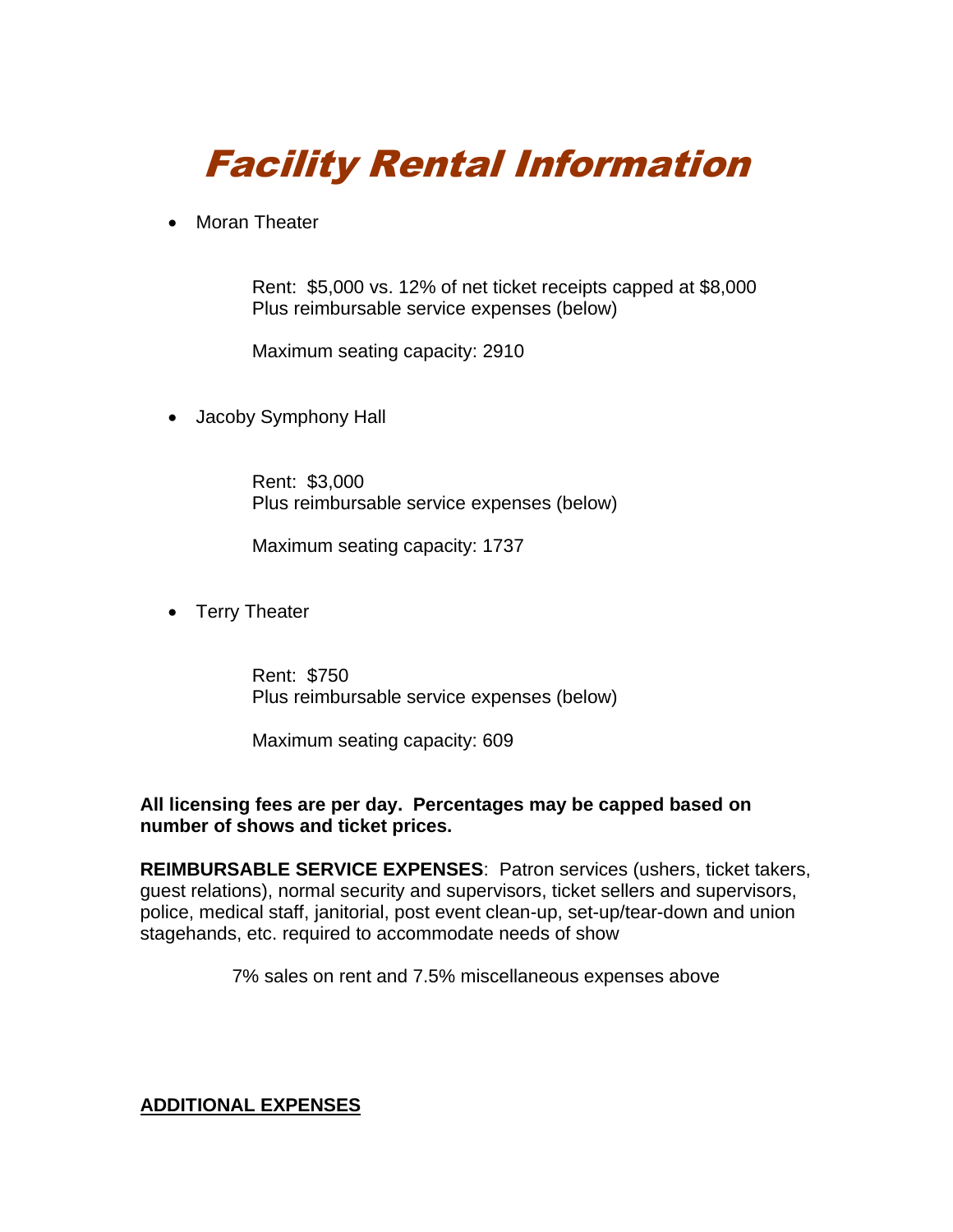#### **Box Office Charges**

7.5% per ticket tax, \$2.91 facility user fee, \$2.00 service charge for tickets under \$50.00, \$3.00 service charge for tickets over \$50.00.\$4.00 service charge for tickets over \$100.00 3.5% credit card commission on top of ticket price.

#### **Facility Equipment Rentals**

Spotlights, audio/visual equipment, telephones, furniture rental, pipe & drape, table skirting and other equipment owned by the facility, available for rent.

#### **Facility Out-Of-Pocket Expenses**

Promoter/Artist requested expenses-any equipment or supplies purchased or rented by the facility for a specific event, i.e. runners, advertising, towels.



Stacy Aubrey – Theatre Director (904) 633.6191 [SAubrey@asmjax.com](mailto:SAubrey@asmjax.com)

Cindy Harmon – Event Manager (904) 633.6194 CHarmon@asmjax.com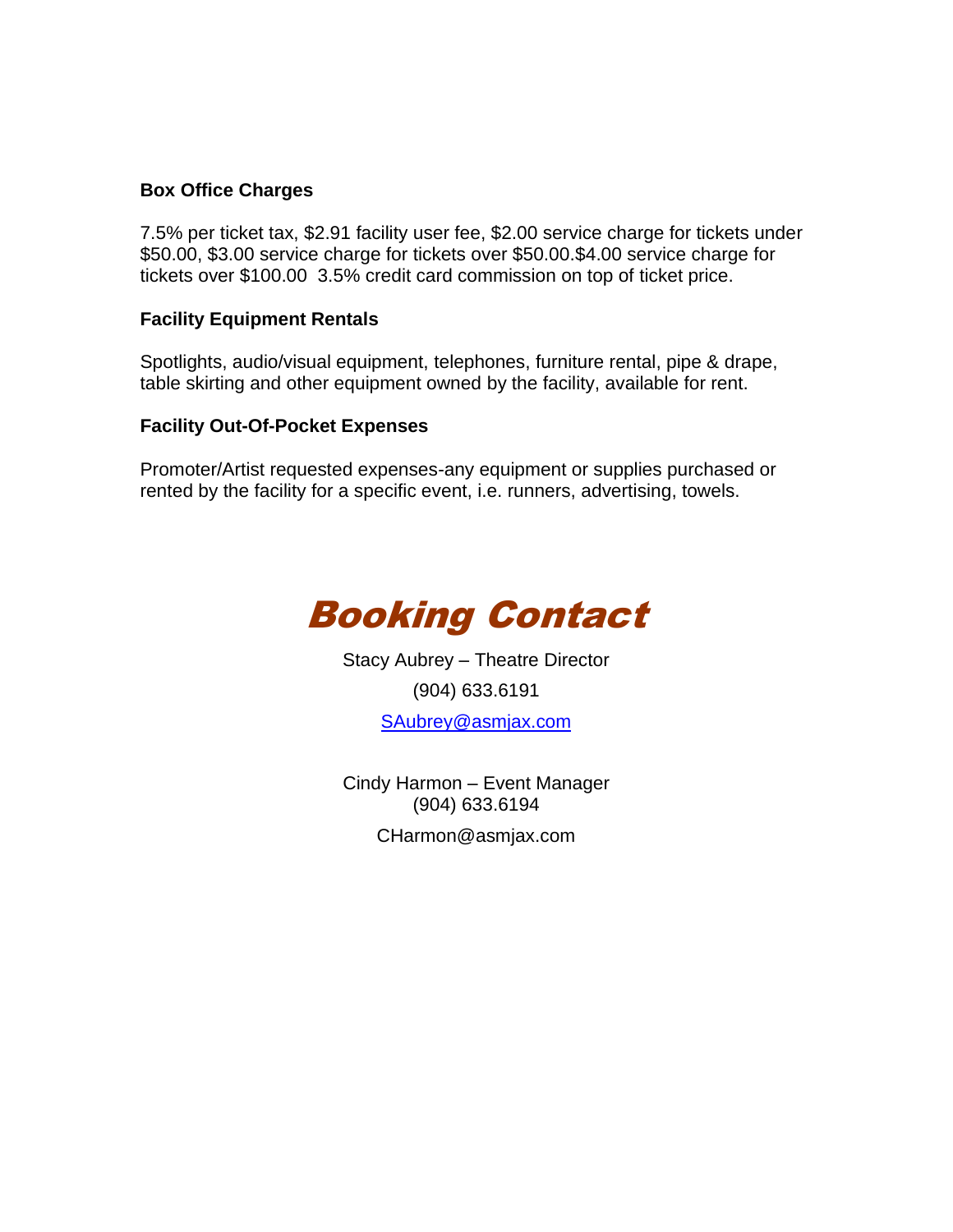# Labor Rate Card

#### **Labor Services:** (hourly)

| <b>SAFE Security Staff</b>      | \$28.00 |
|---------------------------------|---------|
| <b>SAFE Security Supervisor</b> | \$30.00 |
| <b>SAFE Security Manager</b>    | \$37.50 |
| <b>Guest Services Staff</b>     | \$15.25 |
| House Manager                   | \$23.50 |
| First Aid -- EMT                | \$59.50 |
| First Aid -- Paramedic          | \$59.50 |
| First Aid - Supervisor          | \$91.00 |
| <b>Police Officer</b>           | \$66.00 |
| <b>Police Supervisor</b>        | \$88.00 |
| <b>Trades Staff</b>             | \$40.00 |
| <b>Operations Worker</b>        | \$22.00 |
| <b>Operations Supervisor</b>    | \$24.50 |
| <b>Box Office Staff</b>         | \$17.00 |
| <b>Box Office Supervisor</b>    | \$31.75 |
| Receptionist                    | \$21.75 |

**All Event Personnel have a four (4) hour minimum**

#### **Miscellaneous Equipment & Services**

| Spotlight, 3000K, 2500K             | \$75.00  |
|-------------------------------------|----------|
|                                     | each     |
| ADA Ramps for stage (2)             | \$500.00 |
|                                     | each     |
| Stage Right Barricade(80') \$500.00 |          |

#### **Stage Labor:**

#### **Pre/Post Performance**

| Hand/Wardrobe/Loaders \$40.50 |         |
|-------------------------------|---------|
| Department Head/Forklift      | \$41.50 |
| <b>Steward</b>                | \$42.50 |
| <b>Riggers</b>                | \$49.50 |
| <b>Head Rigger</b>            | \$51.50 |

#### **Performance Call (4 hour call)**

| Hand/Wardrobe/Loaders    | \$162.00 |
|--------------------------|----------|
| Department Head/Forklift | \$166.00 |
| <b>Steward</b>           | \$170.00 |
| Riggers/Truss Spot Ops.  | \$206.00 |

#### **Pre/Post Special Event**

| Hand/Wardrobe/Loaders           | \$67.25 |
|---------------------------------|---------|
| <b>Department Head/Forklift</b> | \$74.25 |
| <b>Steward</b>                  | \$63.75 |
| <b>Riggers</b>                  | \$67.25 |
| <b>Head Rigger</b>              | \$74.25 |

Rates as of 11/30/2021

Overtime is 1.5 or 2 times the above rates when applicable.

Contact Bryan McCoy, Production Manager, 904.633.6192, for more information.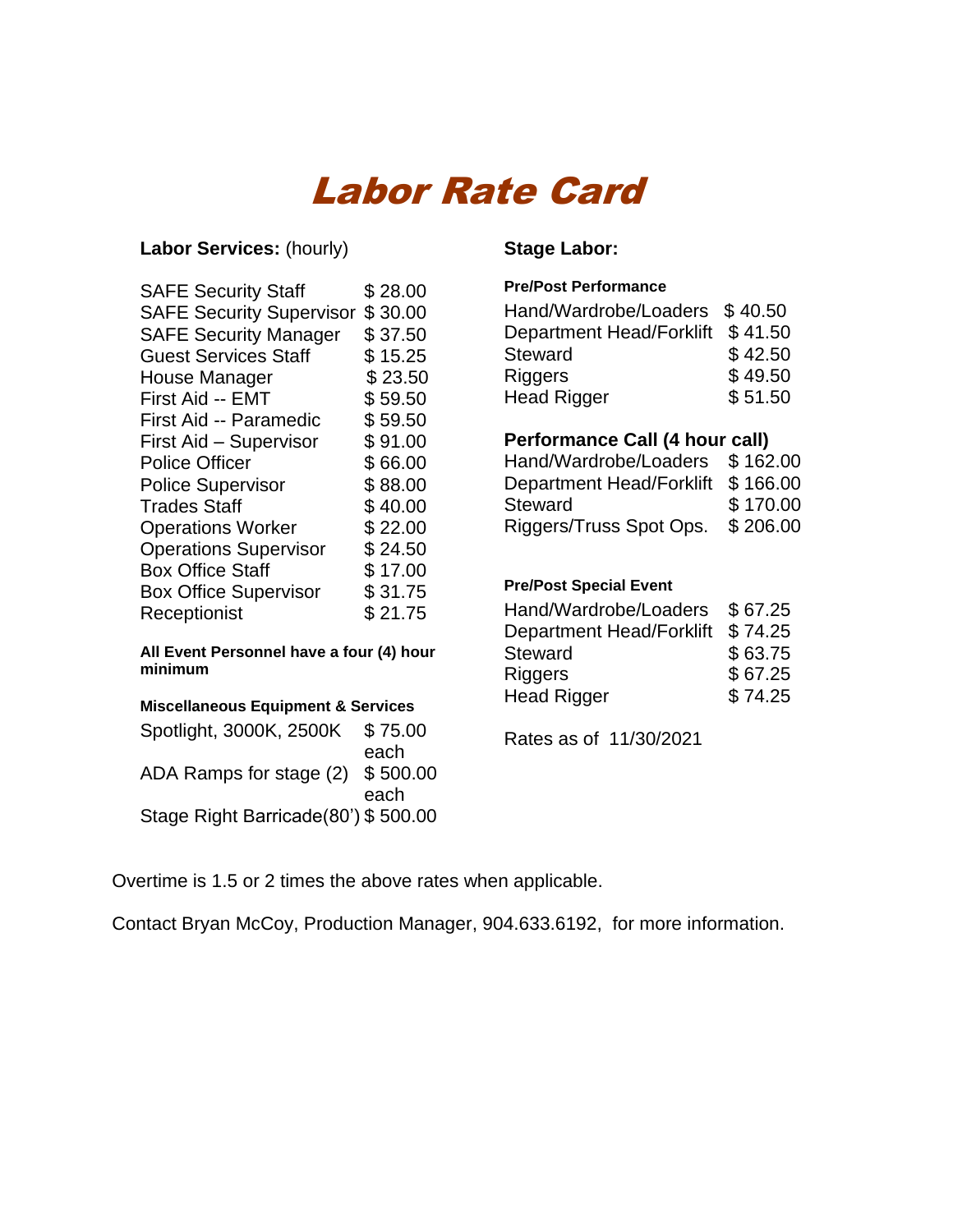#### **RENTAL APPLICATION**

**IMPORTANT: No date will be held until rental application is returned and approved. Evidence or proof of performer(s) must be returned prior to rental contract being issued.** Lessee:

| Name of Company, Corporation, or Individual                       |                                                                                                                                                                                                                                          |
|-------------------------------------------------------------------|------------------------------------------------------------------------------------------------------------------------------------------------------------------------------------------------------------------------------------------|
| Phone #: $($ ) Fax #: $($ $)$                                     |                                                                                                                                                                                                                                          |
| Cell #: $($ $)$                                                   |                                                                                                                                                                                                                                          |
|                                                                   |                                                                                                                                                                                                                                          |
| Valid Street Address Must Be Provided                             |                                                                                                                                                                                                                                          |
|                                                                   |                                                                                                                                                                                                                                          |
| E-mail Address: ________________________                          | Web site: <u>__________________________</u>                                                                                                                                                                                              |
| If Corporation or Partnership, list names, titles, and addresses: |                                                                                                                                                                                                                                          |
|                                                                   |                                                                                                                                                                                                                                          |
|                                                                   |                                                                                                                                                                                                                                          |
|                                                                   | Name and contact info of on-site Production Manager or whomever is responsible for advancing                                                                                                                                             |
| show information:                                                 |                                                                                                                                                                                                                                          |
| Name and Title of person(s) who will sign Lease Agreement:        |                                                                                                                                                                                                                                          |
|                                                                   |                                                                                                                                                                                                                                          |
| <b>Bank References</b>                                            |                                                                                                                                                                                                                                          |
|                                                                   |                                                                                                                                                                                                                                          |
|                                                                   |                                                                                                                                                                                                                                          |
|                                                                   |                                                                                                                                                                                                                                          |
|                                                                   | City: <u>City:</u> City: <u>City:</u> City: City: City: City: City: City: City: City: City: City: City: City: City: City: City: City: City: City: City: City: City: City: City: City: City: City: City: City: City: City: City: City: Ci |
|                                                                   |                                                                                                                                                                                                                                          |
|                                                                   | Name and location of Auditoriums, Arenas, and/or halls which have been previously leased by                                                                                                                                              |
| applicant, including dates, contacts and phone numbers.           |                                                                                                                                                                                                                                          |
|                                                                   |                                                                                                                                                                                                                                          |
|                                                                   |                                                                                                                                                                                                                                          |
|                                                                   |                                                                                                                                                                                                                                          |
|                                                                   | City: 2008. City: 2008. Contact 2008. Contact 2008. Contact 2008. Contact 2008. Contact 2008. Contact 2008. Contact 2008. Contact 2008. Contact 2008. Contact 2008. Contact 2008. Contact 2008. Contact 2008. Contact 2008. Co           |
|                                                                   |                                                                                                                                                                                                                                          |
|                                                                   |                                                                                                                                                                                                                                          |
|                                                                   |                                                                                                                                                                                                                                          |
|                                                                   | _________ Contact ___________________________                                                                                                                                                                                            |
|                                                                   | If this is a concert, please list ALL names of performers or groups. If this is not a concert,                                                                                                                                           |
| please briefly describe what type of event will be held.          |                                                                                                                                                                                                                                          |
|                                                                   |                                                                                                                                                                                                                                          |

Signature of Applicant Date

 $\overline{a}$ 

 $\overline{a}$ 

300 WATER STREET ◊ JACKSONVILLE, FL 32202 ◊ WWW.[JAXEVENTS](http://www.jaxevents.com/).COM

Marketing Service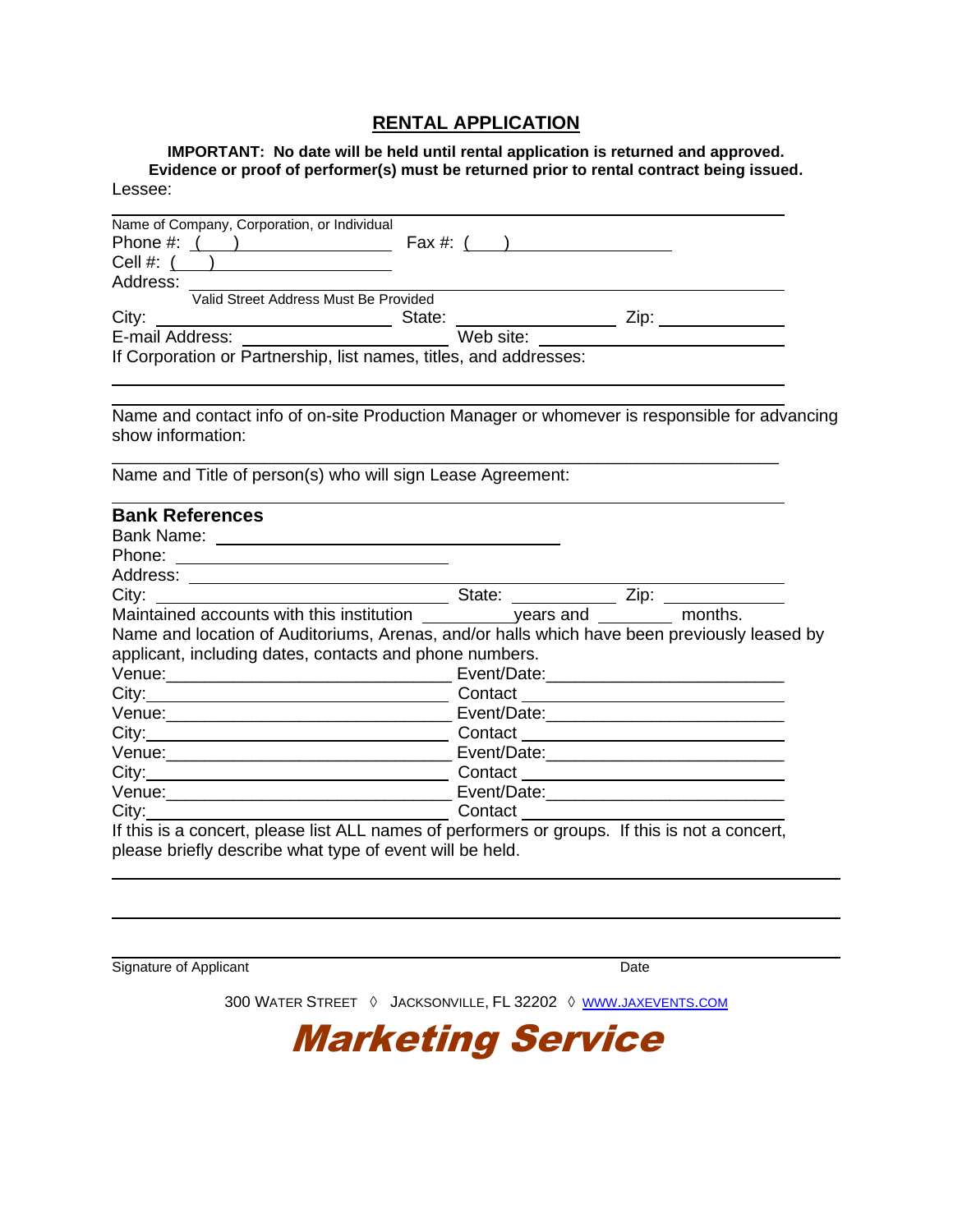The ASM Global - Jacksonville Marketing Department is able to act as your advertising agency within the Jacksonville market. To discuss marketing, publicity and group sales campaigns, or any combination thereof, please contact the marketing department at (904) 630-3900.

#### **Staff:**

| <b>Marketing Manager</b><br>DPhillips@asmjax.com            | David Phillips          |
|-------------------------------------------------------------|-------------------------|
| Sales Manager<br>pmacnamara@asmjax.com                      | Pat McNamara            |
| <b>Client Services Coordinator</b><br>KathrynA@asmjax.com   | Kat Anderson            |
| <b>Digital Marketing Coordinator</b><br>WKrystal@asmjax.com | <b>Krystal Williams</b> |

#### **Services Available:**

#### **Group Sales Program:**

A group purchasing contact list has been developed to include: corporate, sports teams, churches, schools, day care, military, social, ethnic and fraternal organizations representing 1,200 institutions. The group sales program may be instituted prior to the general on-sale for best results and should include a price incentive (discount) and or a coordinator incentive. All group sales income shall be commissionable at 10% of net ticket revenue, and all expenses for printing, postage and handling shall be paid at settlement.

#### **In- House Advertising and Public Relations:**

A talented in-house advertising and public relations program is in place at the arena to assist with the placement and coordination of marketing strategies. The arena marketing staff is efficient in working with each promoter to determine budget, cost analysis, placement objectives and to implement creative promotional programs to reach your target demographic. These services are most effective when the marketing staff is engaged prior to the on-sale and is involved throughout the sales process.

Services include:

- Print Media Placement at local contract rates
- Complete and up to date local media contacts information for promoter utilization and media placement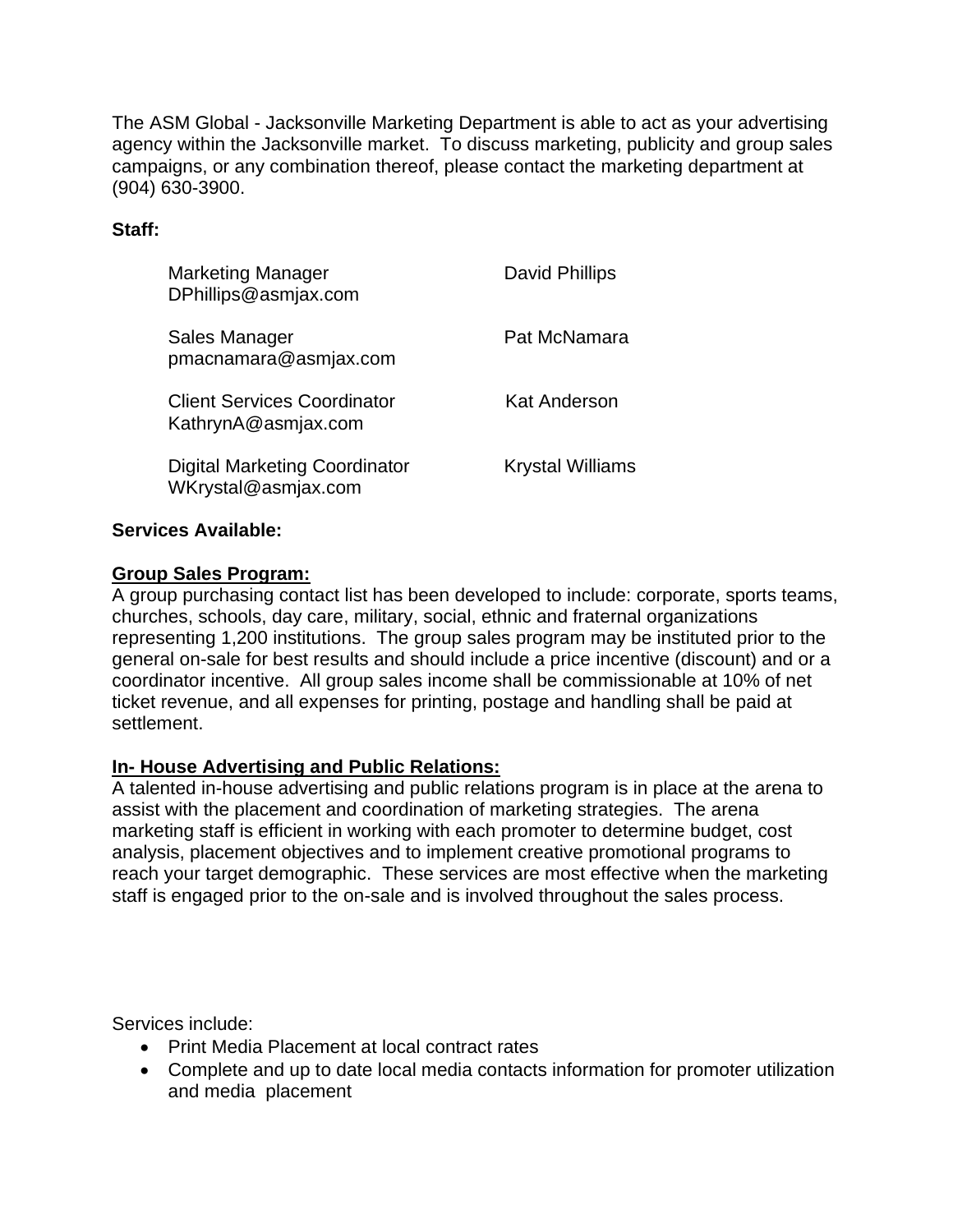- Broadcast media buying and placement at 15% agency commission
- Promotional development and implementation
- Simple media coordination and local payments for media purchased with payment made to SMG at time of settlement.
- On-Site press relations and show media management
- On-Site Meet n Greet assistance and management
- Pre-event in arena marketing, to include video scoreboard, ribbon panels information and on-site poster placement when appropriate.
- Full Public relations campaign, (some fees may apply) Press releases, media interview coordination, full press relations.
- TicketMaster coordination for e-blasts and ticket purchasers email notifications program
- Pre-sale marketing programs
- Web-site inclusion and on-line promotions [www.jaxevents.com](http://www.jaxevents.com/)
- Complete advertising analysis and compilation of print ads, media invoices and settlement materials for review and payment day of show.

#### **Sponsorship Sales Department**

Full service sponsorship sales department, including venue sponsor tie-ins, third party tie-ins, media tie-ins, local implementation of national show tour sponsorships. Event sponsorship sales.

Services include:

- Local sponsorship sales
- Sponsor proposal development
- Media tie-ins for sponsorships
- Sponsor research and development
- Sales Calls
- Sponsorship fulfillment
- Sponsorship execution and proof of performance

All sponsorship sales subject to 20% commission payable at settlement.

# Catering/Concessions

**SAVOR...** Jacksonville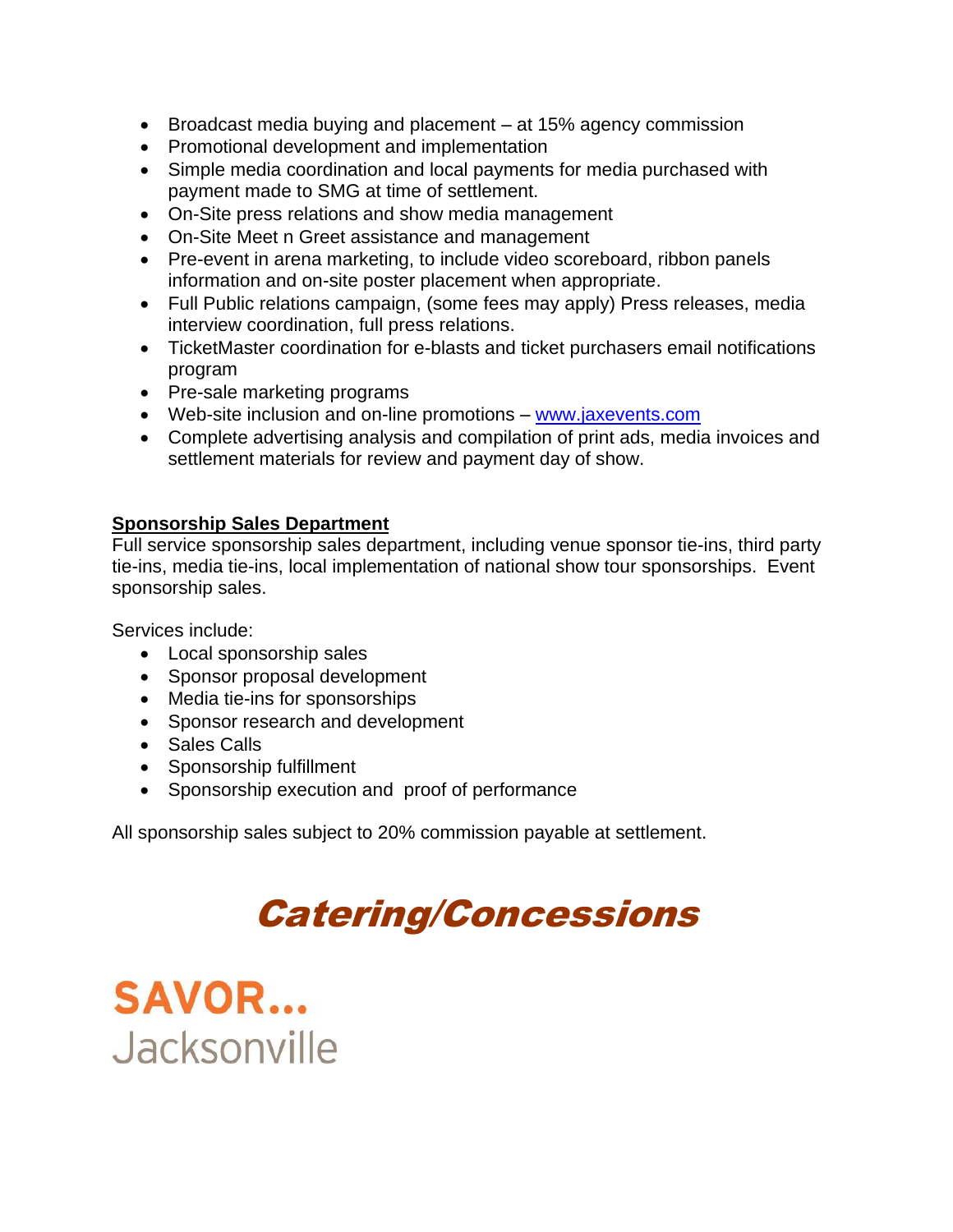SAVOR…Jacksonville is the exclusive caterer for the Jacksonville Center for the Performing Arts. We stand by our commitment to culinary excellence for any occasion. Our informed sales staff and renowned chefs customize individual food and beverage programs that prepare all of the details that ensure that your event is an enjoyable experience.

Here at the Jacksonville Center for the Performing Arts we provide plenty of space to host a variety of pre and/or post event parties, meetings, luncheons, and dinners. We have the ability to provide custom box lunches, specialty gourmet lunch and dinners, carving stations, along with plated dining selections. Specialty beverage service is available with any event including cocktails, soft drinks, and coffee. You will find a diverse variety of snack platters and a la cart menu items for those hosting a smaller event. Together, we will determine the right approach for your particular event.

For more information please contact our **Catering Manager, Marlene Ritter at (904) 630-4057 or at [mritter@savorjax.com](mailto:mritter@savorjax.com)** We look forward to being a part of your upcoming special events.